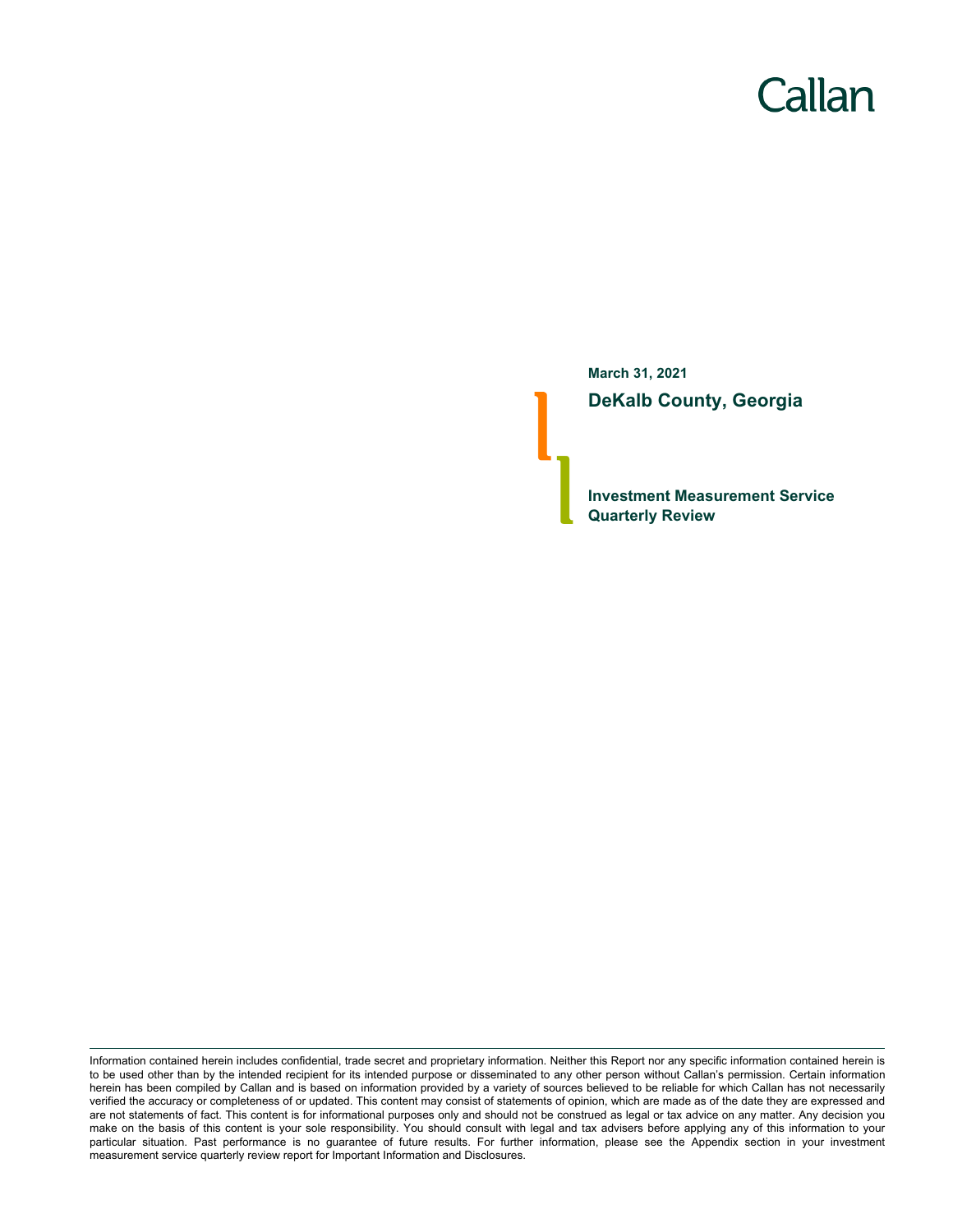# **Actual vs Target Asset Allocation As of March 31, 2021**

The top left chart shows the Fund's asset allocation as of March 31, 2021. The top right chart shows the Fund's target asset allocation as outlined in the investment policy statement. The bottom chart ranks the fund's asset allocation and the target allocation versus the Callan Public Fund Sponsor Database.



| Asset Class           | \$000s<br>Actual | Weight<br>Actual | Tarɑet  | Percent<br><b>Difference</b> | \$000s<br>Difference |
|-----------------------|------------------|------------------|---------|------------------------------|----------------------|
| Domestic Equity       | 1.117.883        | 65.9%            | 60.0%   | 5.9%                         | 100.736              |
| Domestic Fixed Income | 351.151          | 20.7%            | 25.0%   | $(4.3\%)$                    | (72.660)             |
| International Equity  | 218.620          | 12.9%            | 15.0%   | $(2.1\%)$                    | (35,667)             |
| Cash Account          | 7.590            | $0.4\%$          | $0.0\%$ | 0.4%                         | 7,590                |
| Total                 | 1.695.244        | 100.0%           | 100.0%  |                              |                      |

#### **Asset Class Weights vs Callan Public Fund Sponsor Database**



\* Current Quarter Target = 50.0% S&P 500 Index, 20.0% Blmbg Aggregate, 15.0% MSCI EAFE, 10.0% Russell 2000 Index and 5.0% ML:IG Cnvrts 5% Iss Cap.

# Callan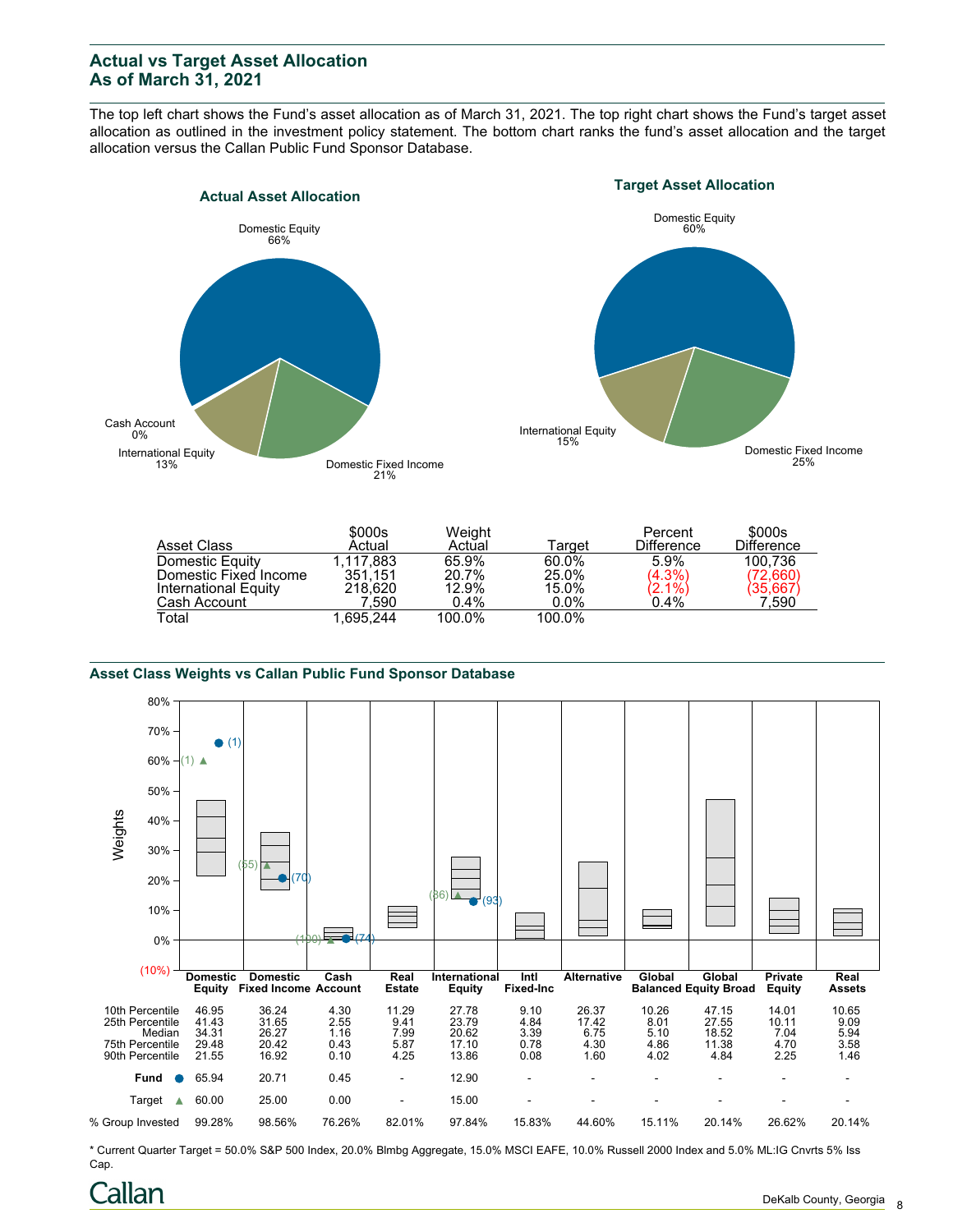## **Investment Manager Asset Allocation**

The table below contrasts the distribution of assets across the Fund's investment managers as of March 31, 2021, with the distribution as of December 31, 2020. The change in asset distribution is broken down into the dollar change due to Net New Investment and the dollar change due to Investment Return.

|                                  | <b>March 31, 2021</b> |          |                  |                | <b>December 31, 2020</b> |          |
|----------------------------------|-----------------------|----------|------------------|----------------|--------------------------|----------|
|                                  | <b>Market Value</b>   | Weight   | Net New Inv.     | Inv. Return    | <b>Market Value</b>      | Weight   |
| <b>Domestic Equity</b>           | \$1,117,882,976       | 65.94%   | \$(9,005,483)    | \$71,499,364   | \$1,055,389,095          | 64.38%   |
| Large Cap                        | \$886,712,602         | 52.31%   | \$ (8,005,483)   | \$46.467.253   | \$848,250,832            | 51.74%   |
| Jennison Associates              | 248.995.973           | 14.69%   | (4.000.000)      | (4.443.627)    | 257.439.599              | 15.70%   |
| Loomis Large Cap Growth          | 244,420,685           | 14.42%   | (4,000,000)      | 7,512,554      | 240,908,131              | 14.70%   |
| Montag & Caldwell                | 51.695                | 0.00%    |                  |                | 51.695                   | $0.00\%$ |
| Edgar Lomax                      | 43.834.916            | 2.59%    |                  | 4,650,867      | 39.184.048               | 2.39%    |
| Gabelli Asset Management         | 118,661,127           | 7.00%    |                  | 15,386,734     | 103,274,393              | 6.30%    |
| Southeastern Asset Mgmt.         | 71.880                | $0.00\%$ |                  | 0              | 71.880                   | $0.00\%$ |
| SSqA Russell 1000 Value          | 230,676,327           | 13.61%   | (5,483)          | 23,360,723     | 207,321,087              | 12.65%   |
| <b>Small Cap</b>                 | \$231,170,374         | 13.64%   | \$(1,000,000)    | \$25,032,111   | \$207,138,262            | 12.64%   |
| Frontier Capital Management      | 114.330.705           | 6.74%    | U                | 10.630.063     | 103.700.642              | 6.33%    |
| <b>EARNEST Partners</b>          | 116.839.668           | 6.89%    | (1,000,000)      | 14,402,048     | 103,437,620              | 6.31%    |
| <b>Domestic Fixed Income</b>     | \$351,151,376         | 20.71%   | \$0              | \$ (5,852,550) | \$357,003,926            | 21.78%   |
| Segall Bryant & Hamill           | 161.267.509           | 9.51%    | $\Omega$         | (6,862,946)    | 168,130,455              | 10.26%   |
| Income Research & Mgmt           | 100,281,593           | 5.92%    | $\mathbf 0$      | (3,350,369)    | 103,631,962              | 6.32%    |
| <b>Advent Capital Management</b> | 89,602,275            | 5.29%    | 0                | 4,360,766      | 85,241,509               | 5.20%    |
| <b>International Equity</b>      | \$218,619,723         | 12.90%   | \$(170, 871)     | \$11,407,556   | \$207,383,039            | 12.65%   |
| T. Rowe Price Inst Intl Core Eq. | 132,984,107           | 7.84%    |                  | 7,429,280      | 125,554,828              | 7.66%    |
| Marathon                         | 85.635.616            | 5.05%    | (170, 871)       | 3.978.276      | 81,828,211               | 4.99%    |
| <b>Cash Account</b>              | \$7,590,174           | 0.45%    | \$(11, 983, 116) | \$0            | \$19,573,290             | 1.19%    |
| <b>Total Fund</b>                | \$1,695,244,249       | 100.0%   | \$(21, 159, 470) | \$77,054,370   | \$1,639,349,349          | 100.0%   |

#### **Asset Distribution Across Investment Managers**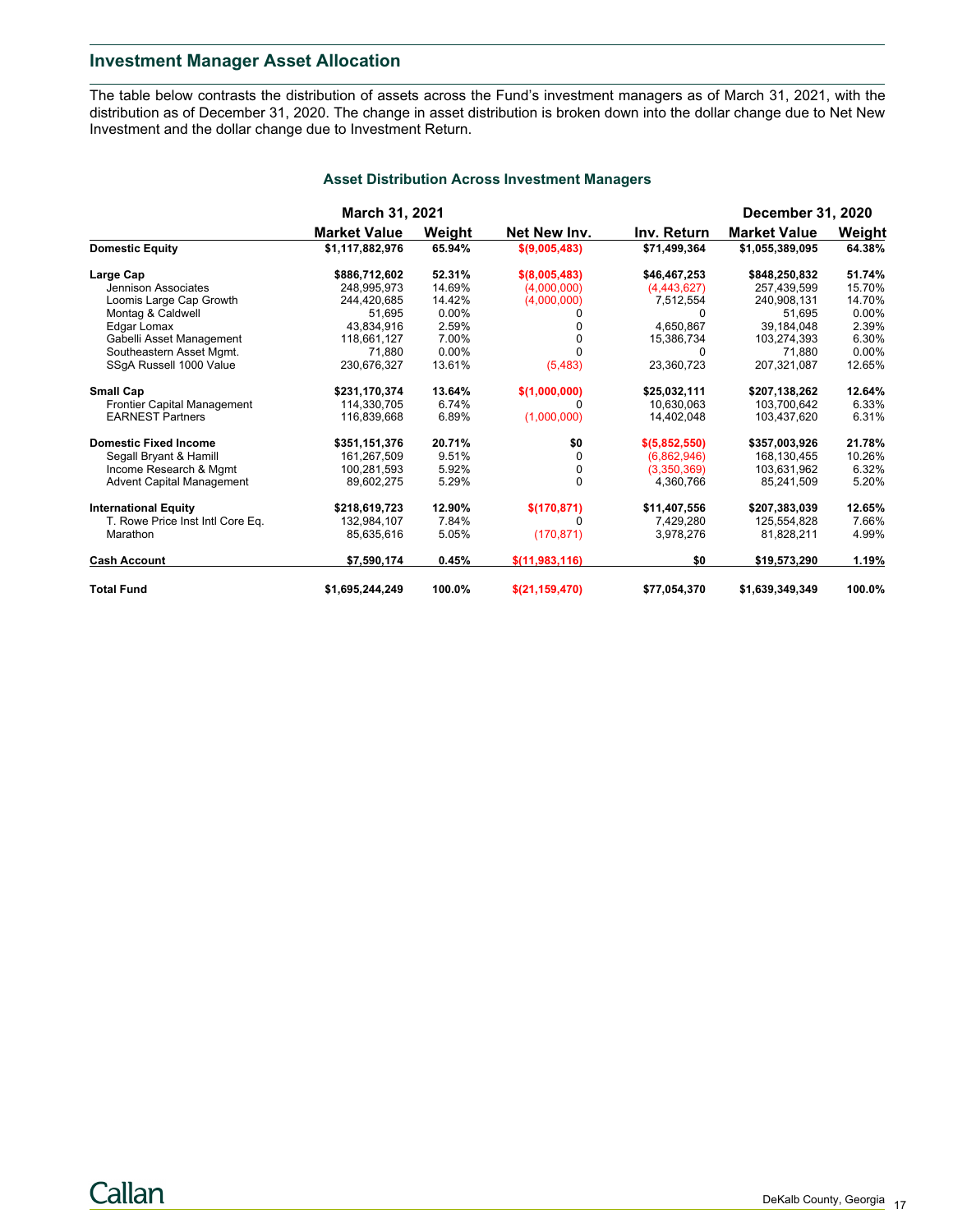#### **Investment Manager Returns**

The table below details the rates of return for the Fund's investment managers over various time periods ended March 31, 2021. Negative returns are shown in red, positive returns in black. Returns for one year or greater are annualized. The first set of returns for each asset class represents the composite returns for all the fund's accounts for that asset class.

|                                      | Returns for Periods Ended March 31, 2021 |         |           |           |                |  |
|--------------------------------------|------------------------------------------|---------|-----------|-----------|----------------|--|
|                                      | Last                                     | Last    | Last<br>3 | Last<br>5 | Last<br>10     |  |
|                                      | Quarter                                  | Year    | Years     | Years     | Years          |  |
| <b>Domestic Equity</b>               | 6.81%                                    | 69.03%  | 15.37%    | 15.56%    | 12.48%         |  |
| Domestic Equity Benchmark (1)        | 7.28%                                    | 62.37%  | 16.55%    | 16.39%    | 13.60%         |  |
| Russell 3000                         | 6.35%                                    | 62.53%  | 17.12%    | 16.64%    | 13.79%         |  |
|                                      |                                          |         |           |           |                |  |
| Large Cap                            | 5.51%                                    | 63.70%  | 15.51%    | 15.36%    | 12.36%         |  |
| S&P 500 Index                        | 6.17%                                    | 56.35%  | 16.78%    | 16.29%    | 13.91%         |  |
|                                      |                                          |         |           |           |                |  |
| <b>Large Cap Growth</b>              | 0.59%                                    | 63.56%  | 22.87%    | 21.16%    | 16.46%         |  |
| Jennison Associates                  | $(1.80\%)$                               | 68.92%  | 23.86%    | 23.88%    | 18.30%         |  |
| Loomis Large Cap Growth              | 3.15%                                    | 54.87%  | 21.14%    |           | ÷.             |  |
| Russell 1000 Growth                  | 0.94%                                    | 62.74%  | 22.80%    | 21.05%    | 16.63%         |  |
|                                      |                                          |         |           |           |                |  |
| Large Cap Value                      | 12.41%                                   | 62.41%  | 7.74%     | 9.67%     | 8.76%          |  |
| Edgar Lomax                          | 11.87%                                   | 44.73%  | 9.83%     | 11.50%    | 11.71%         |  |
| Gabelli Asset Management             | 14.90%                                   | 79.87%  | 10.87%    | 12.10%    | 10.63%         |  |
| SSgA Russell 1000 Value              | 11.27%                                   | 56.24%  | $\sim$    | $\sim$    | $\sim$         |  |
| Russell 1000 Value                   | 11.26%                                   | 56.09%  | 10.96%    | 11.74%    | 10.99%         |  |
|                                      |                                          |         |           |           |                |  |
| <b>Small Cap</b>                     | 12.09%                                   | 93.55%  | 14.39%    | 16.40%    | 12.99%         |  |
| Russell 2000                         | 12.70%                                   | 94.85%  | 14.76%    | 16.35%    | 11.68%         |  |
|                                      |                                          |         |           |           |                |  |
| <b>Small Cap Growth</b>              |                                          |         |           |           |                |  |
| <b>Frontier Capital Mgmt</b>         | 10.24%                                   | 103.39% | 14.86%    | 16.09%    | 12.67%         |  |
| Russell 2500 Growth                  | 2.49%                                    | 87.50%  | 19.96%    | 19.91%    | 14.21%         |  |
|                                      |                                          |         |           |           |                |  |
| <b>Small Cap Value</b>               |                                          |         |           |           |                |  |
| <b>EARNEST Partners</b>              | 13.93%                                   | 84.87%  | 13.93%    | 16.70%    | 13.30%         |  |
| Russell 2000 Value                   | 21.17%                                   | 97.05%  | 11.57%    | 13.56%    | 10.06%         |  |
| <b>Domestic Fixed Income</b>         | (1.64%)                                  | 9.78%   | 6.57%     | 5.65%     | 5.15%          |  |
| Dom. Fixed Income Benchmark (2)      | (1.59%)                                  | 6.68%   | 6.01%     | 5.34%     | 4.88%          |  |
|                                      |                                          |         |           |           |                |  |
| Segall Bryant & Hamill (3)           | $(4.08\%)$                               | 2.08%   | 4.86%     | 3.60%     | 3.79%          |  |
| Income Research & Mgmt (4)           | (3.23%)                                  | 3.32%   | 5.64%     | 3.68%     | 3.77%          |  |
| Blended Benchmark (5)                | (3.37%)                                  | 0.71%   | 4.65%     | 3.10%     | 3.22%          |  |
|                                      |                                          |         |           |           |                |  |
| <b>Advent Capital Management</b>     | 5.12%                                    | 37.54%  | 11.44%    | 12.96%    | 10.24%         |  |
| ML Investment Grade Convertibles     | 3.42%                                    | 29.32%  | 9.95%     | 13.66%    | 11.06%         |  |
| ML IG US Convertibles 5% Cap         | 5.68%                                    | 33.75%  | 11.12%    | 12.84%    | $\blacksquare$ |  |
|                                      |                                          |         |           |           |                |  |
| <b>International Equity</b>          | 5.59%                                    | 55.16%  | 7.65%     | 10.60%    | 6.43%          |  |
| MSCI EAFE Index                      | 3.48%                                    | 44.57%  | 6.02%     | 8.85%     | 5.52%          |  |
|                                      |                                          |         |           |           |                |  |
| T. Rowe Price Inst Intl Core Eq. (6) | 6.06%                                    | 54.48%  | 7.25%     | 10.47%    | 6.54%          |  |
| <b>MSCI EAFE Index</b>               | 3.48%                                    | 44.57%  | 6.02%     | 8.85%     | 5.52%          |  |
|                                      |                                          |         |           |           |                |  |
| Marathon                             | 4.87%                                    | 52.27%  | 7.81%     |           |                |  |
| <b>MSCI EAFE Index</b>               | 3.48%                                    | 44.57%  | 6.02%     | 8.85%     | 5.52%          |  |
|                                      |                                          |         |           |           |                |  |
| <b>Total Fund</b>                    | 4.73%                                    | 49.99%  | 12.28%    | 12.47%    | 9.90%          |  |
| Total Fund Target*                   | 4.45%                                    | 44.12%  | 12.56%    | 12.64%    | 10.41%         |  |
|                                      |                                          |         |           |           |                |  |

\* Current Quarter Target = 50.0% S&P 500 Index, 20.0% Blmbg Aggregate, 15.0% MSCI EAFE, 10.0% Russell 2000 Index

and 5.0% ML:IG Cnvrts 5% Iss Cap.<br>(1) 83.3% S&P 500 and 16.7% Russell 2000 through June 30, 2007; 81.8% S&P 500 and 18.2% Russell 2000 through<br>September 30, 2010; 83.3% S&P 500 and 16.7% Russell 2000 through July 31, 2014;

(2) 83.3% Blmbg Aggregate and 16.7% ML Investment Grade Convertibles through July 31, 2014, and 80% Blmbg Aggregate and<br>20% ML Investment Grade Convertibles thereafter.<br>(3) Denver Investment Advisors was acquired in 2Q 201

for IR&M begins on February 1, 2017.

(5) Blmbg Aggregate through July 31, 2010; Blmbg Gov/Credit Index Intermediate through December 31, 2012;

Blmbg Aggregate thereafter. (6) T. Rowe Price International Core Equity Fund was moved from the mutual fund into the International Core Equity Trust class B on 6/19/2018. Mutual Fund returns are net of fees.

Only full quarter manager returns shown.

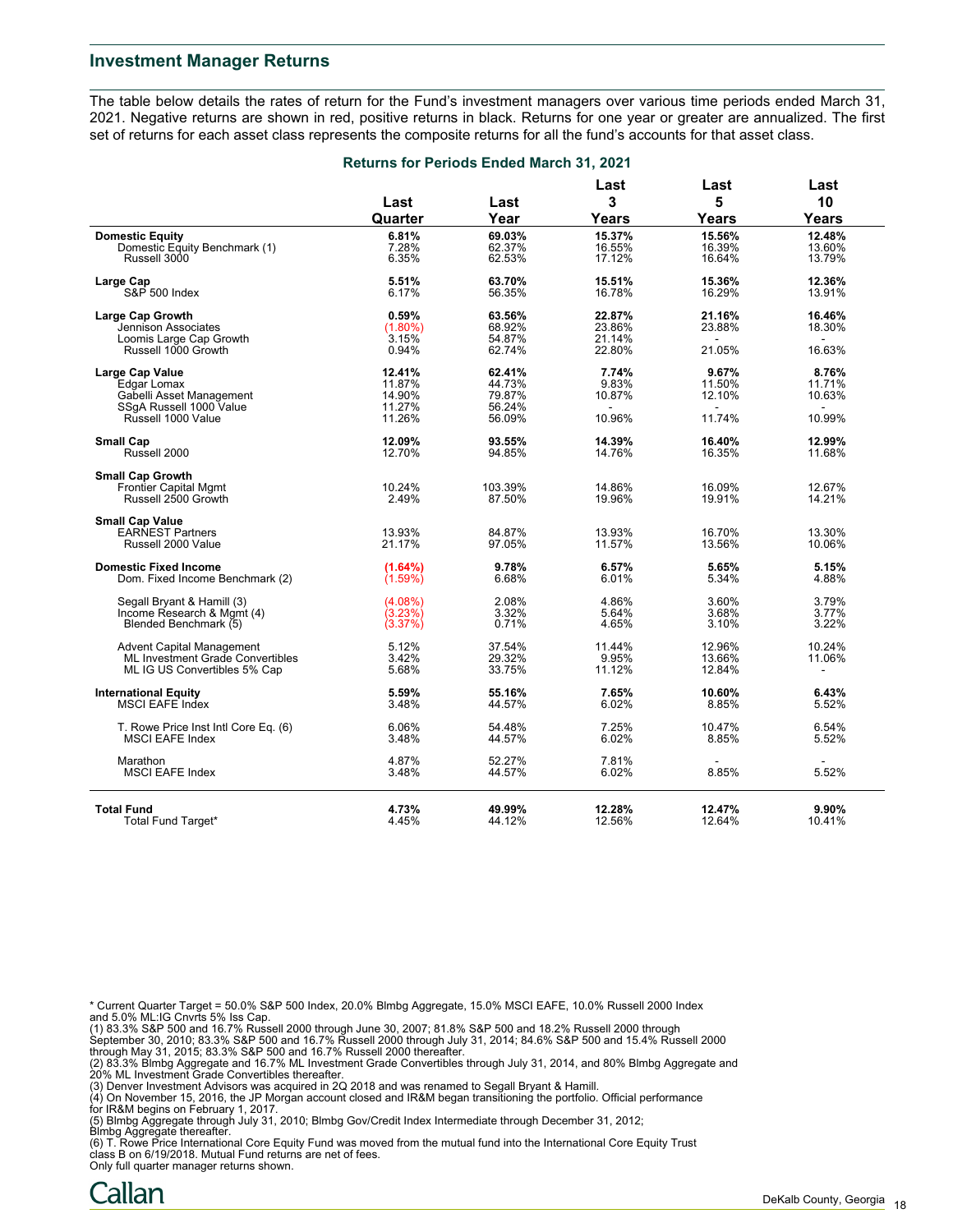#### **Investment Manager Returns**

The table below details the rates of return for the Fund's investment managers over various time periods ended March 31, 2021. Negative returns are shown in red, positive returns in black. Returns for one year or greater are annualized. The first set of returns for each asset class represents the composite returns for all the fund's accounts for that asset class.

| <b>Returns for Periods Ended March 31, 2021</b> |            |            |            |  |  |  |
|-------------------------------------------------|------------|------------|------------|--|--|--|
|                                                 | Last<br>15 | Last<br>20 | Last<br>25 |  |  |  |
|                                                 | Years      | Years      | Years      |  |  |  |
| <b>Domestic Equity</b>                          | $9.93\%$   | 9.31%      | 10.33%     |  |  |  |
| Domestic Equity Benchmark (1)                   | 9.88%      | 8.46%      | 9.58%      |  |  |  |
| Russell 3000                                    | 10.05%     | 8.85%      | 9.71%      |  |  |  |
| Jennison Associates                             | 13.24%     | 10.62%     | 11.71%     |  |  |  |
| Russell 1000 Growth                             | 12.38%     | 9.60%      | 9.99%      |  |  |  |
| Edgar Lomax                                     | 8.65%      |            |            |  |  |  |
| Gabelli Asset Management                        | 10.38%     | 10.20%     | 11.74%     |  |  |  |
| Russell 1000 Value                              | 7.69%      | 7.71%      | 8.99%      |  |  |  |
| <b>EARNEST Partners</b>                         | 9.61%      |            |            |  |  |  |
| Russell 2000 Value                              | 7.38%      | 9.53%      | 9.99%      |  |  |  |
| <b>Domestic Fixed Income</b>                    | 5.26%      | 5.22%      | 5.63%      |  |  |  |
| Dom. Fixed Income Benchmark (2)                 | 5.26%      | 5.22%      | 5.65%      |  |  |  |
| Segall Bryant & Hamill                          | 4.61%      | 4.75%      | 5.12%      |  |  |  |
| Blended Benchmark (3)                           | 4.15%      | 4.38%      | 4.98%      |  |  |  |
| <b>Total Fund</b>                               | 8.30%      | 7.88%      | 8.74%      |  |  |  |
| Total Fund Target*                              | 8.49%      | 7.63%      | 8.47%      |  |  |  |

\* Current Quarter Target = 50.0% S&P 500 Index, 20.0% Blmbg Aggregate, 15.0% MSCI EAFE, 10.0% Russell 2000 Index and 5.0% ML:IG Cnvrts 5% Iss Cap.

(1) S&P 500 through June 30, 2005; 83.3% S&P 500 and 16.7% Russell 2000 through June 30, 2007; 81.8% S&P 500 and 18.2% Russell 2000 through September 30, 2010; 83.3% S&P 500 and 16.7% Russell 2000 through July 31, 2014; 84.6% S&P 500 and 15.4% Russell 2000 through May 31, 2015; 83.3% S&P 500 and 16.7% Russell 2000 thereafter.

(2) 83.3% Blmbg Aggregate and 16.7% ML Investment Grade Convertibles through July 31, 2014, and 80% Blmbg Aggregate and 20% ML Investment Grade Convertibles thereafter.

(3) Blmbg Aggregate through July 31, 2010; Blmbg Gov/Credit Index Intermediate through December 31, 2012; Blmbg Aggregate thereafter.

Only full quarter manager returns shown.